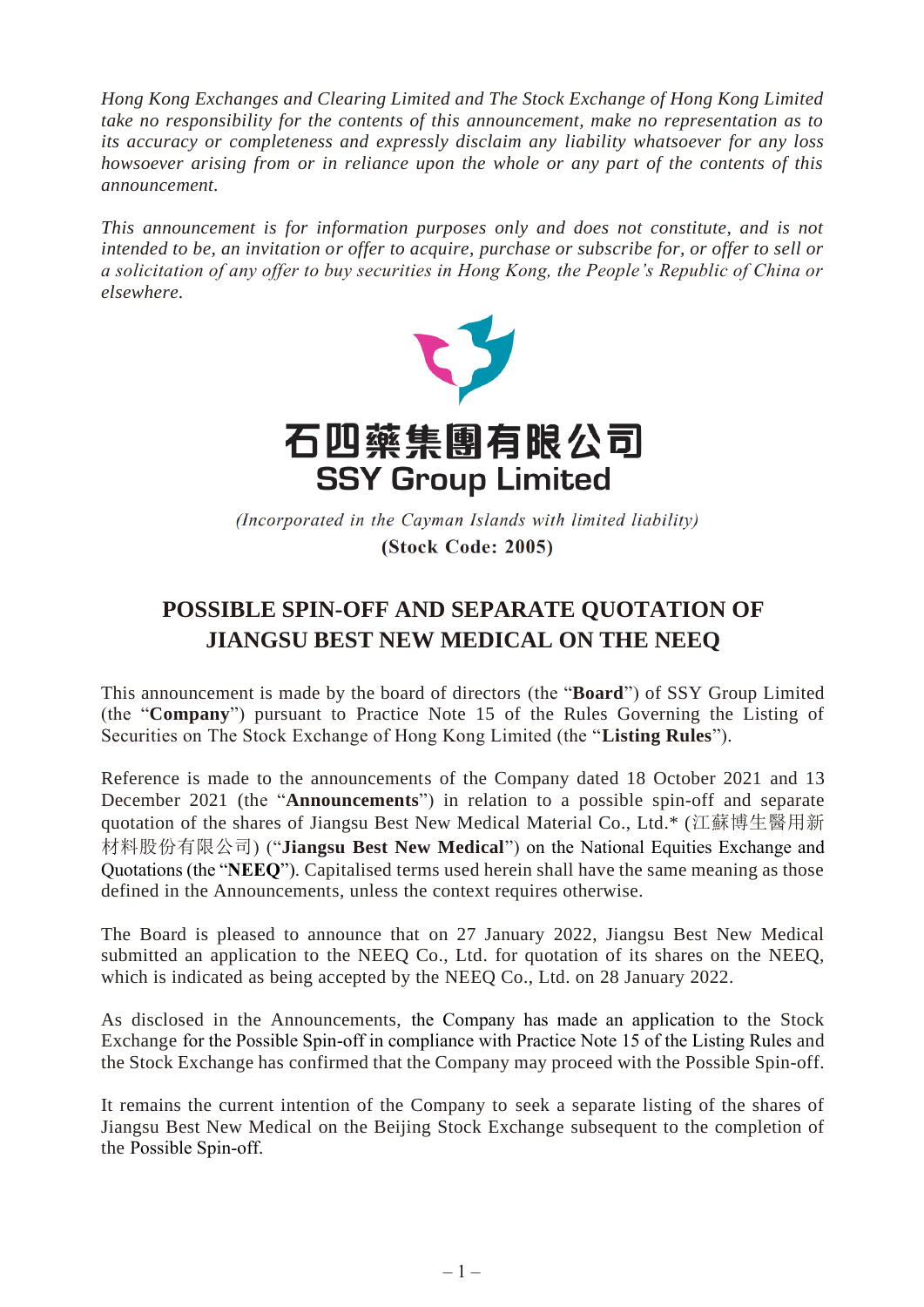## **NO ASSURED ENTITLEMENT TO SHAREHOLDERS**

Under paragraph 3(f) of Practice Note 15 of the Listing Rules, listed issuers carrying out spin-offs are required to provide existing shareholders with an assured entitlement to shares in the spun-off entity, either by way of distribution in specie of existing shares or by way of preferred application in any offering of existing or new shares in the spun-off entity.

As disclosed in the Announcements, the Company has applied to the Stock Exchange for, and the Stock Exchange has granted a waiver from strict compliance with the applicable requirements in relation to the assured entitlement under paragraph 3(f) of Practice Note 15 of the Listing Rules.

Please refer to the announcement of the Company dated 13 December 2021 for details of: (a) the reasons for the Company to not provide its shareholders with an assured entitlement of the shares in Jiangsu Best New Medical; (b) the legal restrictions in the PRC in providing an assured entitlement of the shares in Jiangsu Best New Medical; and (c) the Board's confirmation of its view that the Possible Spin-off and the non-provision of assured entitlements in connection with the Possible Spin-off are fair and reasonable and in the interests of the Company and its shareholders as a whole.

## **LISTING RULES IMPLICATIONS**

It is currently expected that the Possible Spin-off will involve a placing of new shares of Jiangsu Best New Medical in the PRC (the "**Placing**"), which will constitute a deemed disposal by the Company of its interest in Jiangsu Best New Medical under Rule 14.29 of the Listing Rules.

As it is currently expected that all the applicable percentage ratios calculated pursuant to Rule 14.07 of the Listing Rules in respect of the Placing are less than 5%, the Placing will not constitute a notifiable transaction under Chapter 14 of the Listing Rules and will not be subject to the requirements under paragraph 3(e) of Practice Note 15 and Chapter 14 of the Listing Rules.

As at the date of this announcement, details of the Possible Spin-off, including the size and structure of the Placing and the subscribers' identities, have not yet been finalized.

## **GENERAL**

As at the date of this announcement, no final decision has been made as to whether and/or when to proceed with the Possible Spin-off.

The Company will keep its shareholders and potential investors informed by making further announcement(s) in connection with the Possible Spin-off as and when appropriate in compliance with the Listing Rules.